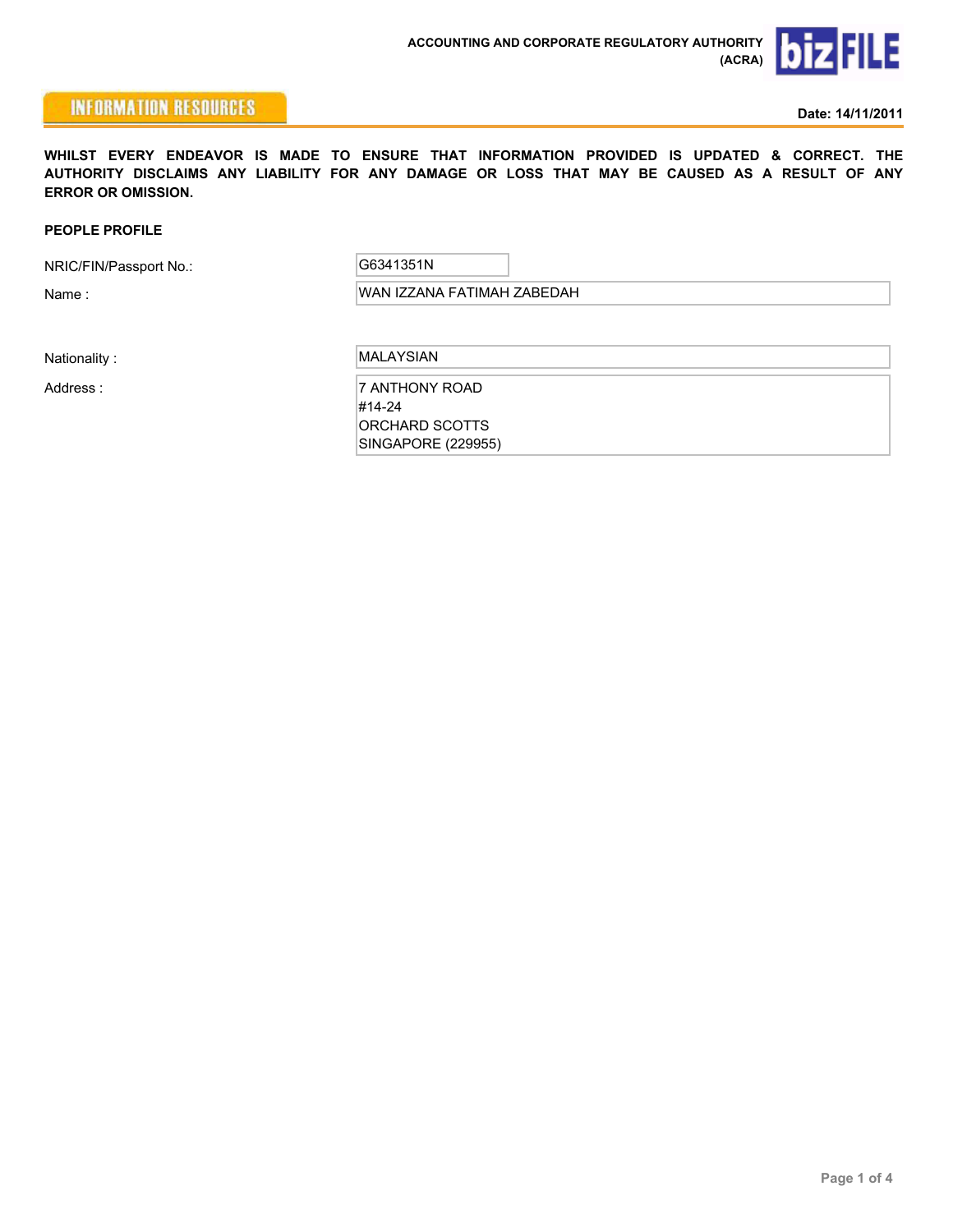### File b

## **INFORMATION RESOURCES**

**WHILST EVERY ENDEAVOR IS MADE TO ENSURE THAT INFORMATION PROVIDED IS UPDATED & CORRECT. THE AUTHORITY DISCLAIMS ANY LIABILITY FOR ANY DAMAGE OR LOSS THAT MAY BE CAUSED AS A RESULT OF ANY ERROR OR OMISSION.**

### **PEOPLE PROFILE**

| Officer / Shareholder / Member of following Companies |            |                                                                                |                          |                     |  |  |
|-------------------------------------------------------|------------|--------------------------------------------------------------------------------|--------------------------|---------------------|--|--|
| Registration No.:                                     | 200822772H |                                                                                |                          |                     |  |  |
| Company Name:                                         |            | <b>GLOBAL BIOFUTURE PTE. LTD.</b>                                              |                          |                     |  |  |
| Registration Date:                                    |            | 05/12/2008                                                                     |                          |                     |  |  |
| Company Type:                                         |            | LIMITED EXEMPT PRIVATE COMPANY                                                 |                          |                     |  |  |
| Company Status:                                       |            | Live Company                                                                   |                          |                     |  |  |
| Status Date:                                          |            | 05/12/2008                                                                     |                          |                     |  |  |
| Company Address:                                      | #24-03     | 24 RAFFLES PLACE<br><b>CLIFFORD CENTRE</b><br>SINGAPORE (048621)               |                          |                     |  |  |
| Activity (I)                                          |            | GENERAL WHOLESALE TRADE (INCLUDING GENERAL IMPORTERS<br>AND EXPORTERS) (46900) |                          |                     |  |  |
| Description:                                          |            | TRADING IN FOOD AND FUEL                                                       |                          |                     |  |  |
| Activity (II)                                         |            |                                                                                |                          |                     |  |  |
| Description:                                          |            |                                                                                |                          |                     |  |  |
| <b>Position</b>                                       |            | <b>Date of Appointment</b>                                                     | <b>Date of Cessation</b> | <b>Shareholding</b> |  |  |
| Director                                              |            | 23/10/2009                                                                     |                          | 0.00                |  |  |
| <b>SHAREHOLDER</b>                                    |            |                                                                                |                          | 20,000.00           |  |  |
| Registration No.:                                     | 200923276Z |                                                                                |                          |                     |  |  |
| Company Name:                                         |            | MEATWORKS (SINGAPORE) PTE. LTD.                                                |                          |                     |  |  |
| Registration Date:                                    |            | 14/12/2009                                                                     |                          |                     |  |  |
| Company Type:                                         |            | <b>LIMITED PRIVATE COMPANY</b>                                                 |                          |                     |  |  |
| Company Status:                                       |            | Live Company                                                                   |                          |                     |  |  |
| Status Date:                                          |            | 14/12/2009                                                                     |                          |                     |  |  |
| Company Address:                                      | #24-03     | 24 RAFFLES PLACE<br><b>CLIFFORD CENTRE</b><br>SINGAPORE (048621)               |                          |                     |  |  |
| Activity (I)                                          |            | RESTAURANTS (56111)                                                            |                          |                     |  |  |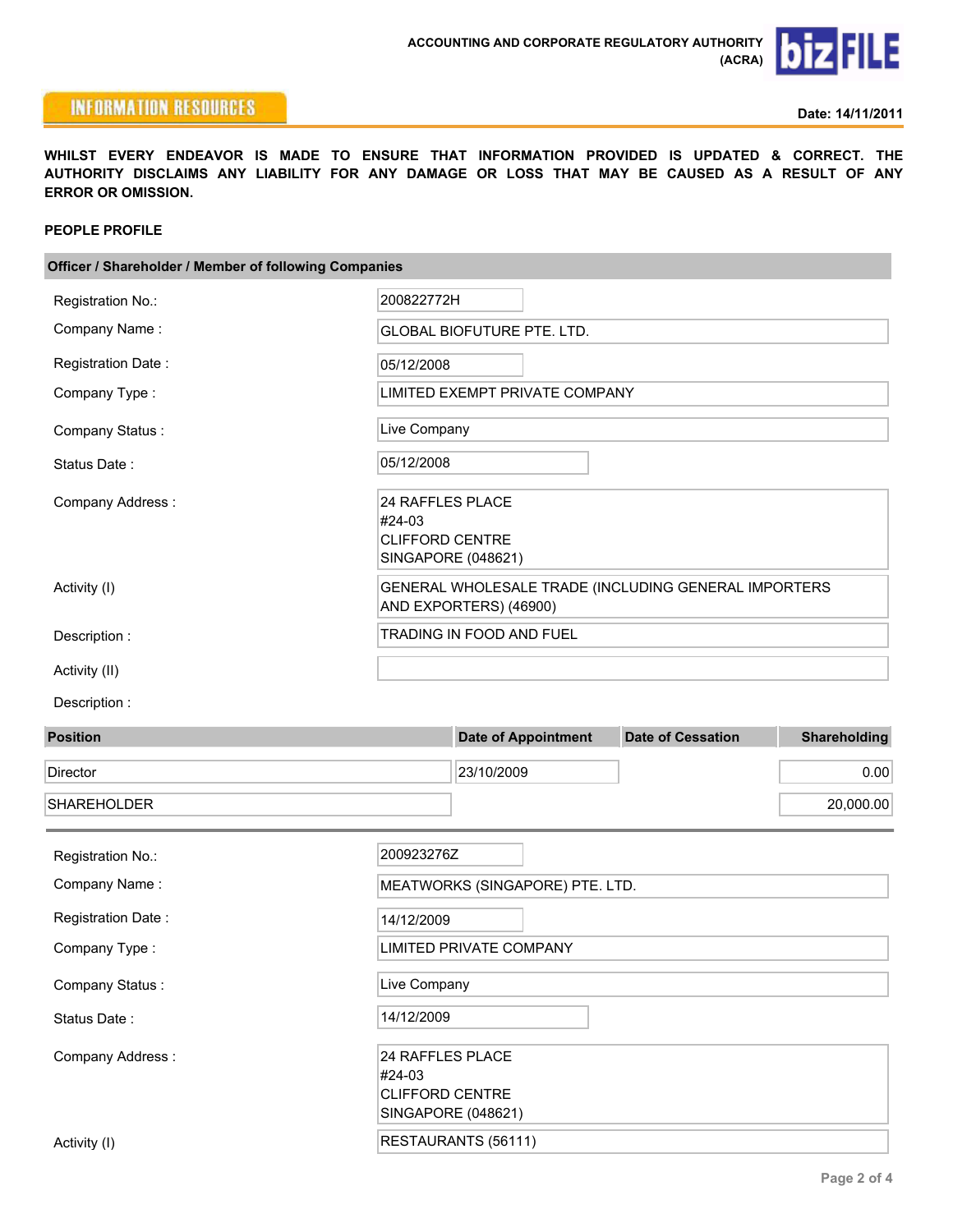# **biz FILE**

## **INFORMATION RESOURCES**

**Date: 14/11/2011**

**WHILST EVERY ENDEAVOR IS MADE TO ENSURE THAT INFORMATION PROVIDED IS UPDATED & CORRECT. THE AUTHORITY DISCLAIMS ANY LIABILITY FOR ANY DAMAGE OR LOSS THAT MAY BE CAUSED AS A RESULT OF ANY ERROR OR OMISSION.**

### **PEOPLE PROFILE**

| Officer / Shareholder / Member of following Companies |            |                                                                                |                          |                     |  |  |
|-------------------------------------------------------|------------|--------------------------------------------------------------------------------|--------------------------|---------------------|--|--|
| Description:                                          |            |                                                                                |                          |                     |  |  |
| Activity (II)                                         |            | WHOLESALE OF LIVESTOCK, MEAT, POULTRY, EGGS AND<br>SEAFOOD (46302)             |                          |                     |  |  |
| Description:                                          |            |                                                                                |                          |                     |  |  |
| <b>Position</b>                                       |            | <b>Date of Appointment</b>                                                     | <b>Date of Cessation</b> | Shareholding        |  |  |
| Director                                              |            | 05/10/2010                                                                     |                          | 0.00                |  |  |
| <b>SHAREHOLDER</b>                                    |            |                                                                                |                          | 90,000.00           |  |  |
| Registration No.:                                     | 201109703H |                                                                                |                          |                     |  |  |
| Company Name:                                         |            | FARMHOUSE SUPERMARKETS PTE. LTD.                                               |                          |                     |  |  |
| Registration Date:                                    |            | 21/04/2011                                                                     |                          |                     |  |  |
| Company Type:                                         |            | LIMITED EXEMPT PRIVATE COMPANY                                                 |                          |                     |  |  |
| Company Status:                                       |            | Live Company                                                                   |                          |                     |  |  |
| Status Date:                                          |            | 21/04/2011                                                                     |                          |                     |  |  |
| Company Address:                                      | #24-03     | 24 RAFFLES PLACE<br><b>CLIFFORD CENTRE</b><br>SINGAPORE (048621)               |                          |                     |  |  |
| Activity (I)                                          |            | SUPERMARKETS (47111)                                                           |                          |                     |  |  |
| Description:                                          |            |                                                                                |                          |                     |  |  |
| Activity (II)                                         |            | GENERAL WHOLESALE TRADE (INCLUDING GENERAL IMPORTERS<br>AND EXPORTERS) (46900) |                          |                     |  |  |
| Description:                                          |            | RETAIL AND WHOLESALE TRADE                                                     |                          |                     |  |  |
| <b>Position</b>                                       |            | <b>Date of Appointment</b>                                                     | <b>Date of Cessation</b> | <b>Shareholding</b> |  |  |
| Director                                              |            | 21/04/2011                                                                     |                          | 0.00                |  |  |
| <b>SHAREHOLDER</b>                                    |            |                                                                                |                          | 666,666.00          |  |  |
|                                                       |            |                                                                                |                          |                     |  |  |

|  |  |  |  | <b>Owner / Manager of following Businesses</b> |
|--|--|--|--|------------------------------------------------|
|--|--|--|--|------------------------------------------------|

G6341351N is not involved in any Business.